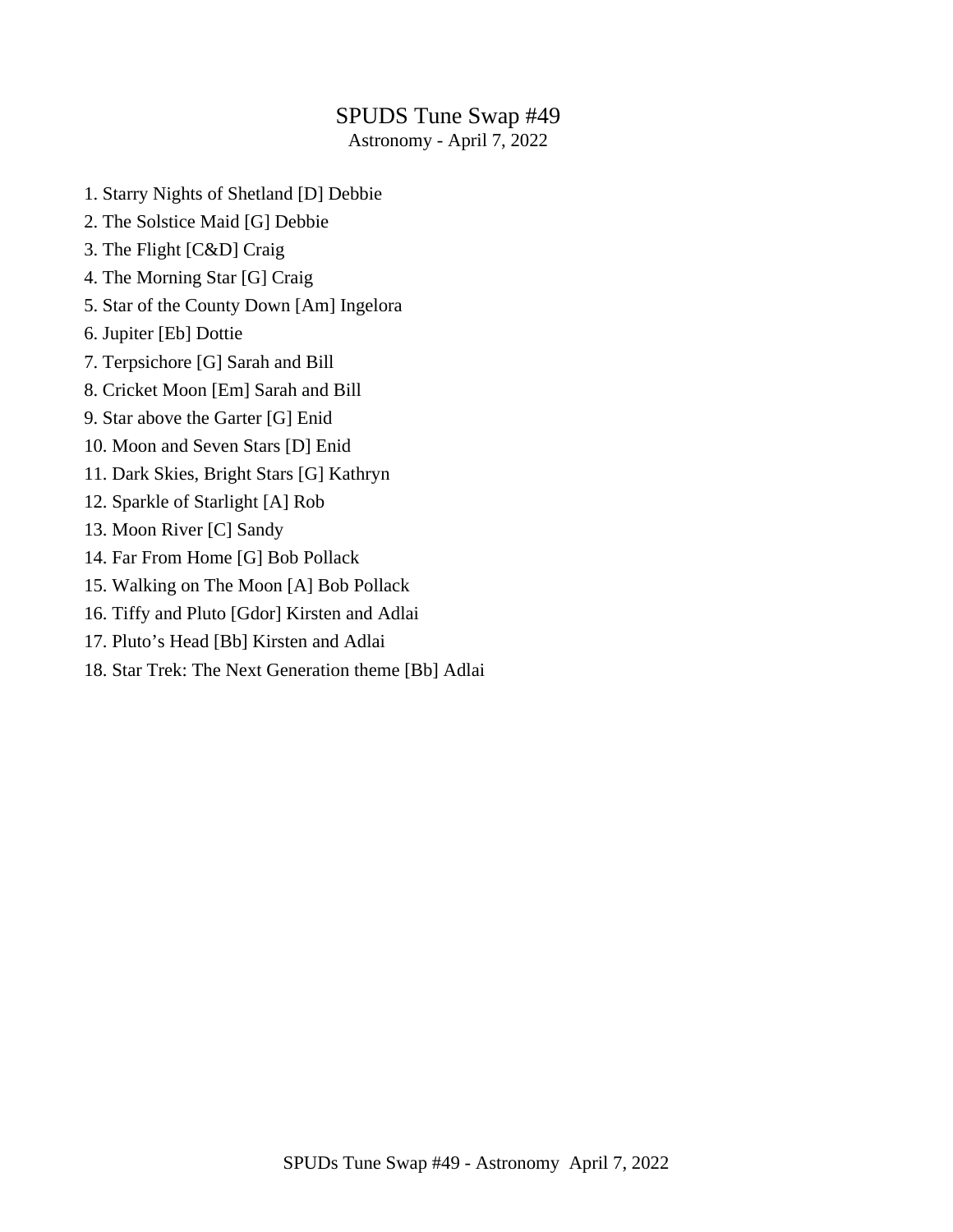# Starry Nights of Shetland

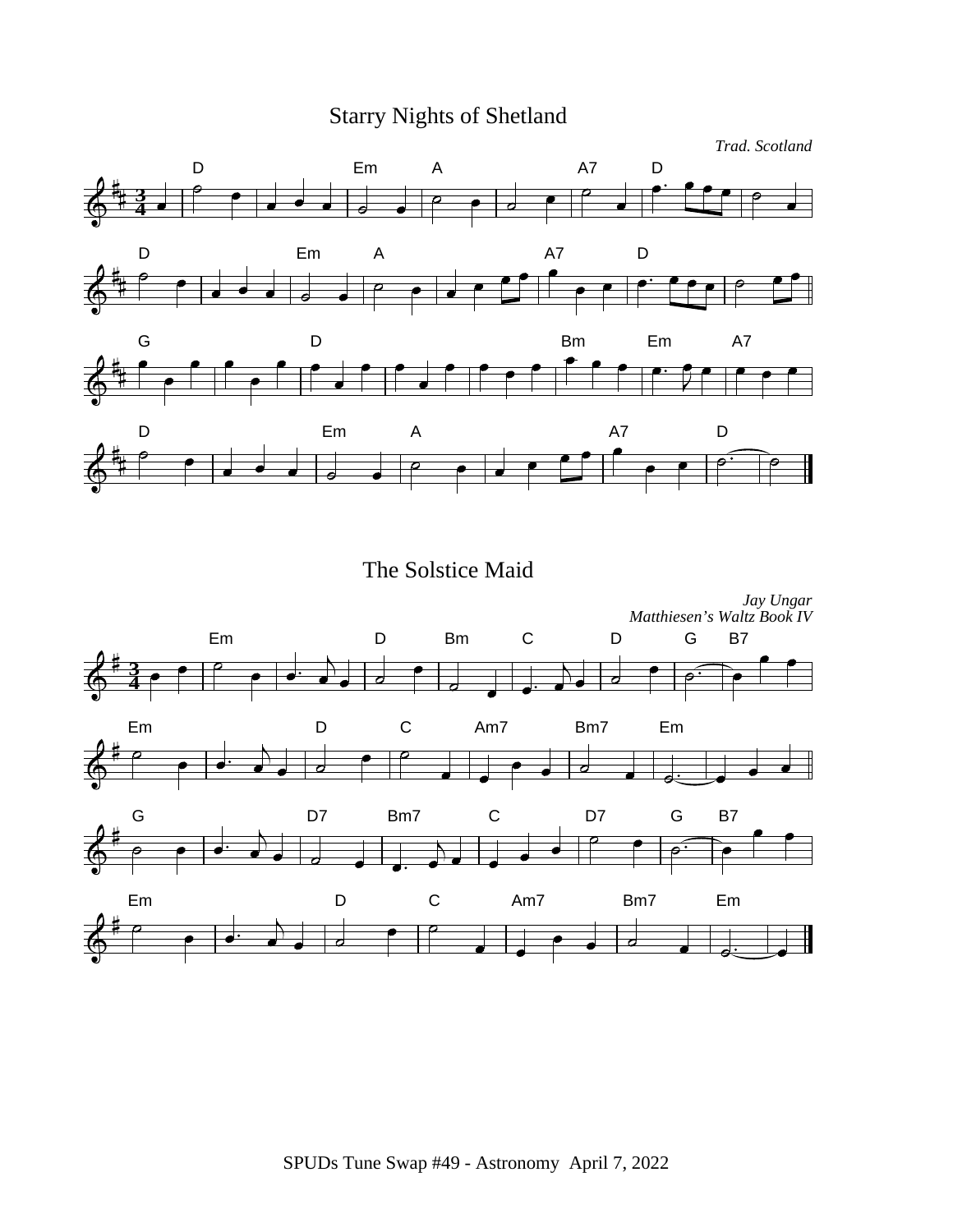# The Flight



The Flight

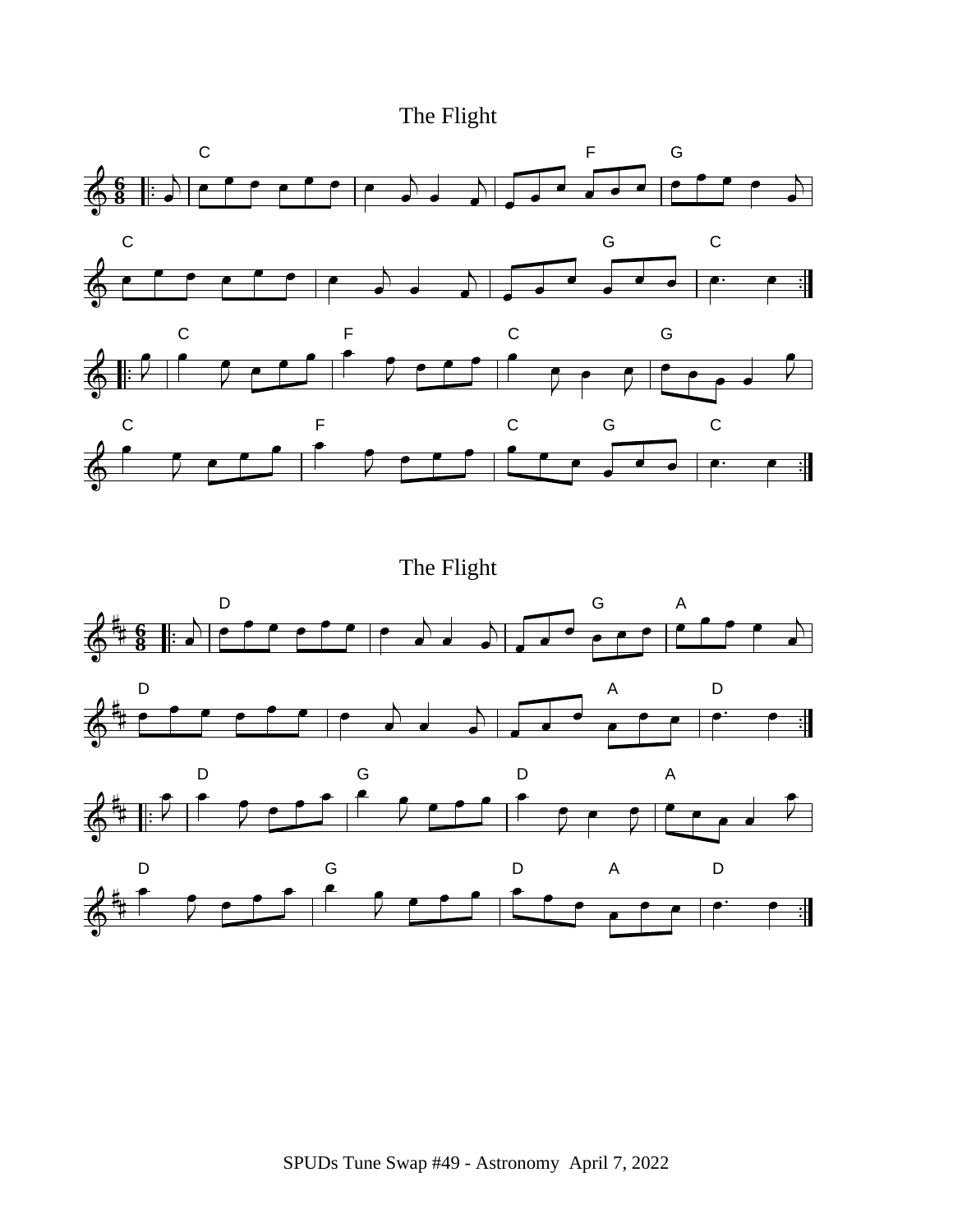# The Morning Star



Star of the County Down

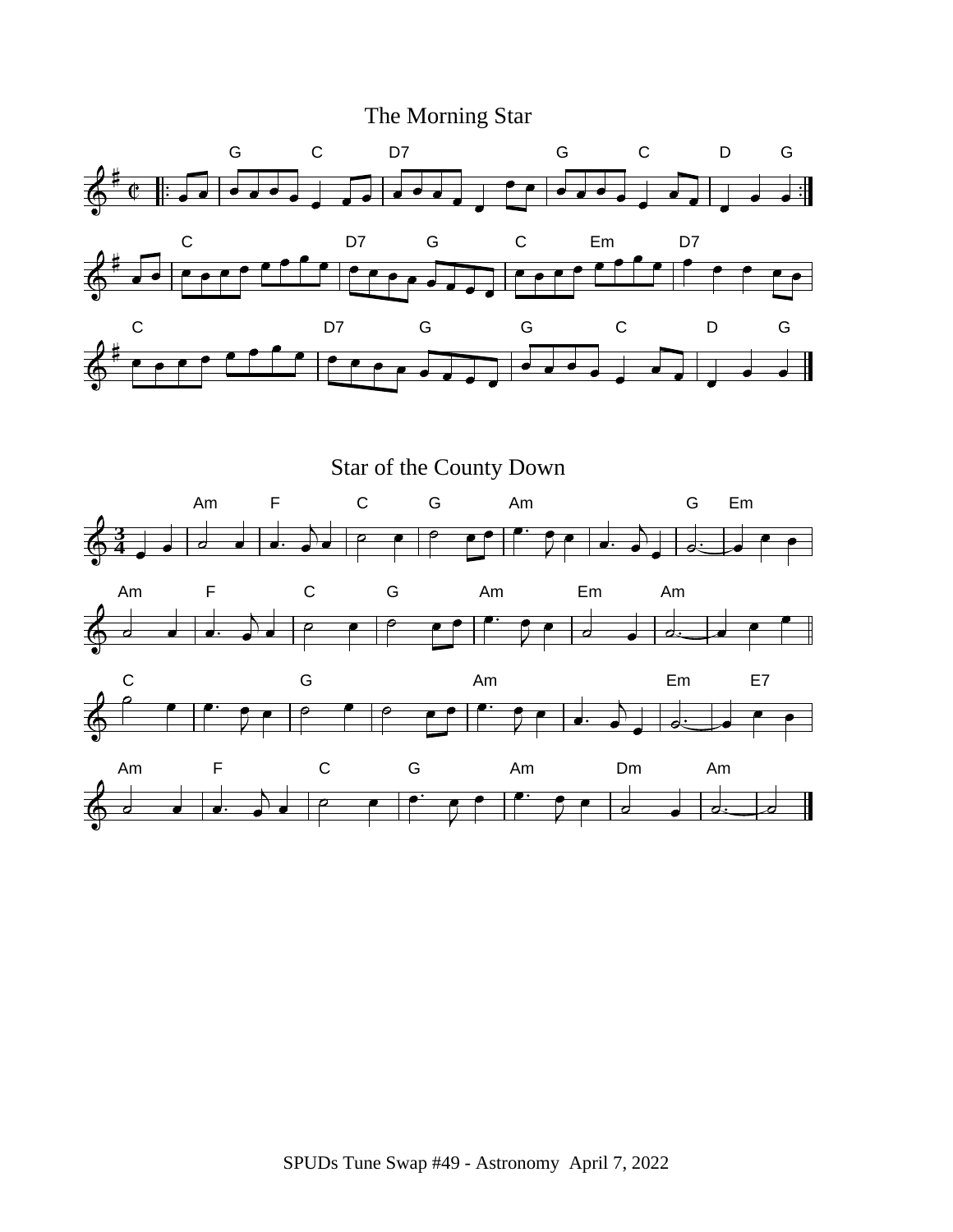

*Gustav Holst*

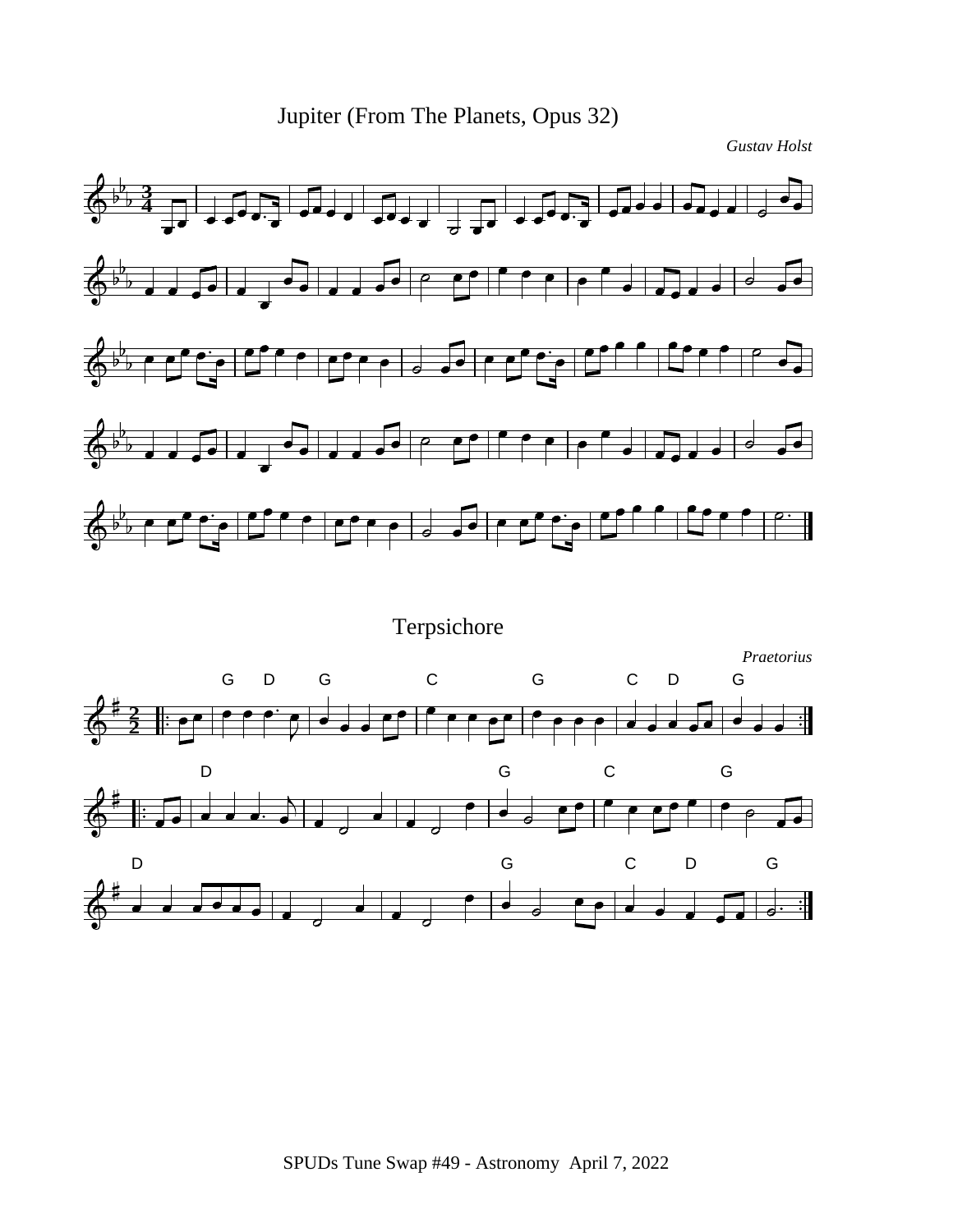

www.boxandstringmusic.com

Star above the Garter

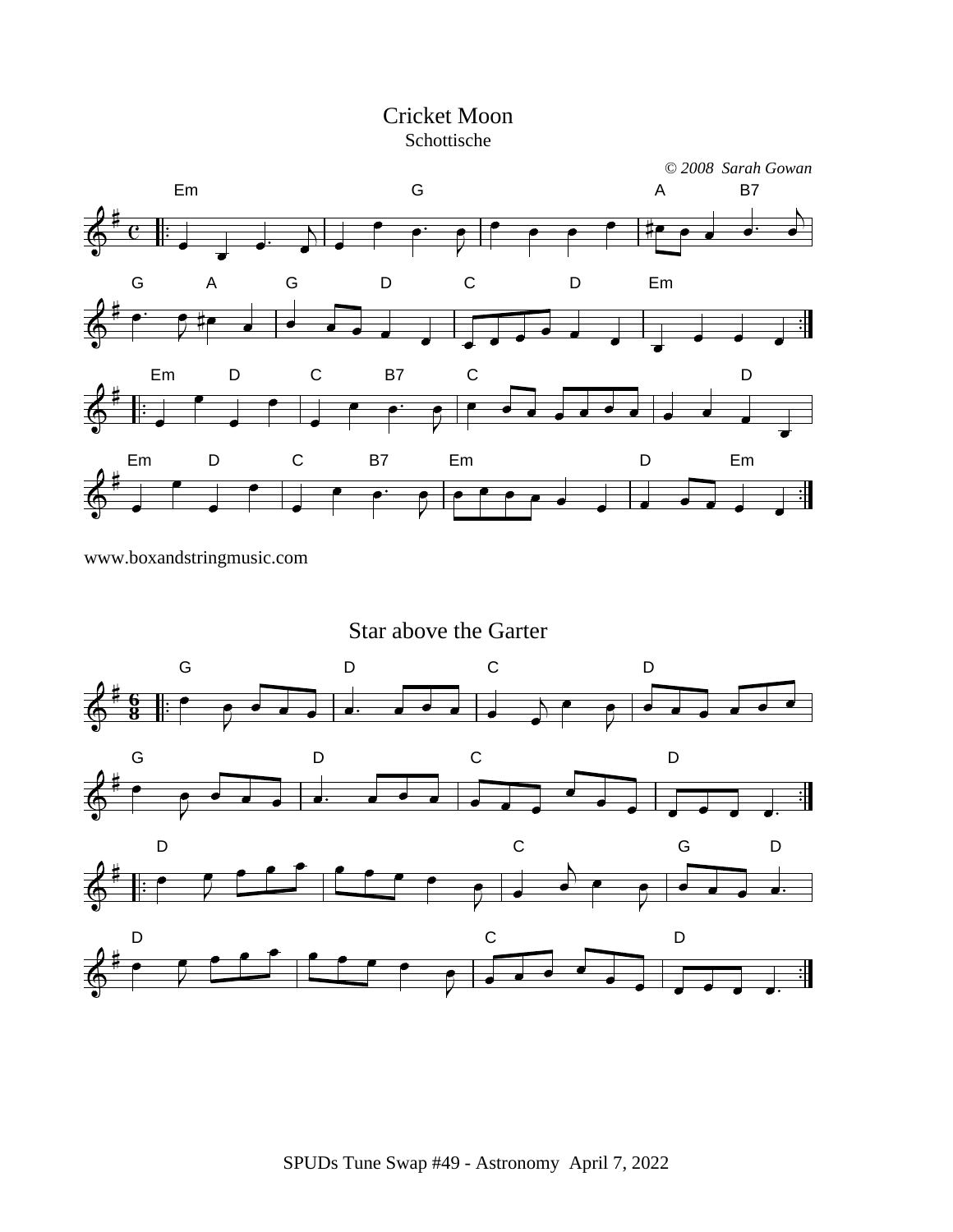### Moon and Seven Stars



Dark Skies, Bright Stars

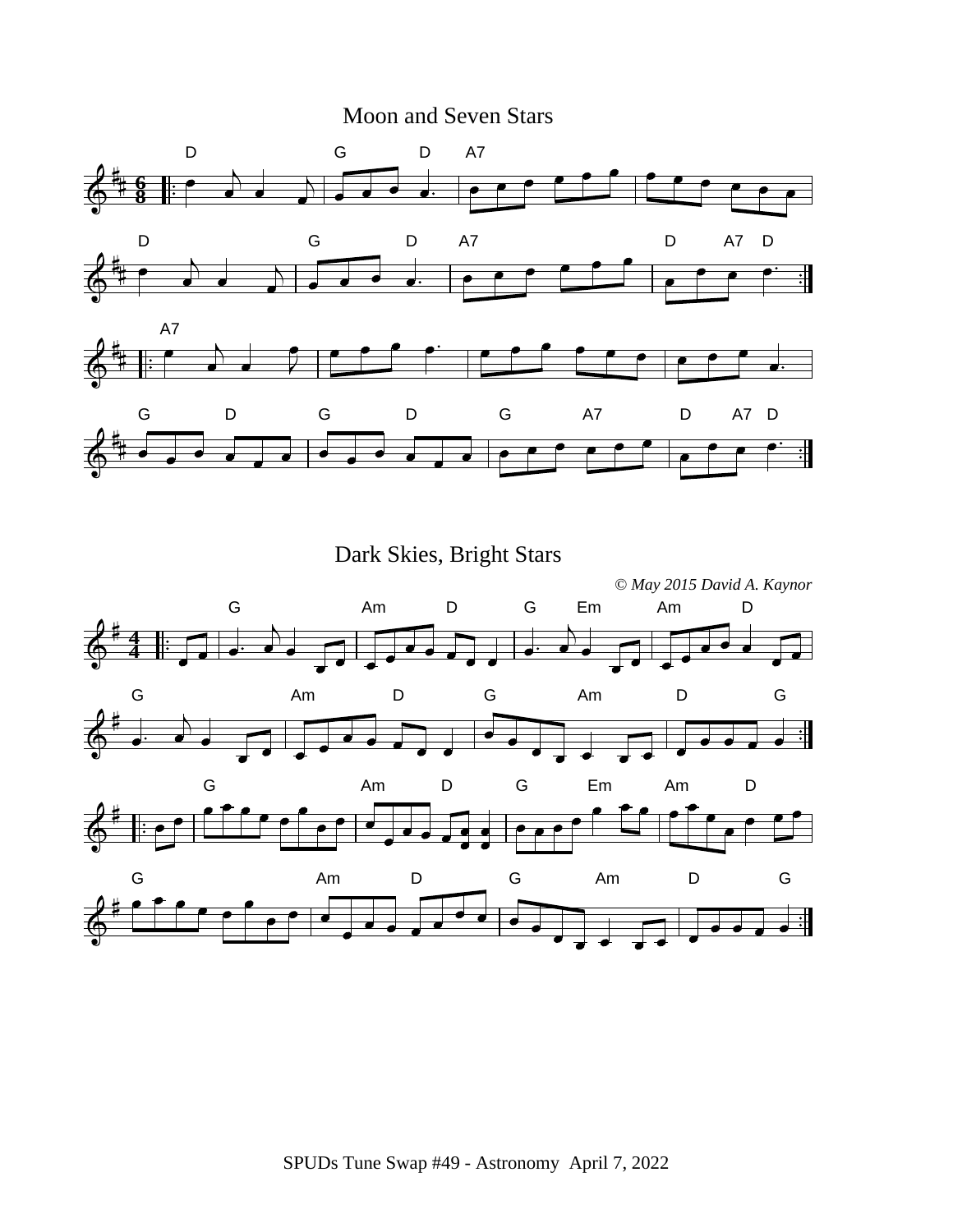# Sparkle of Starlight











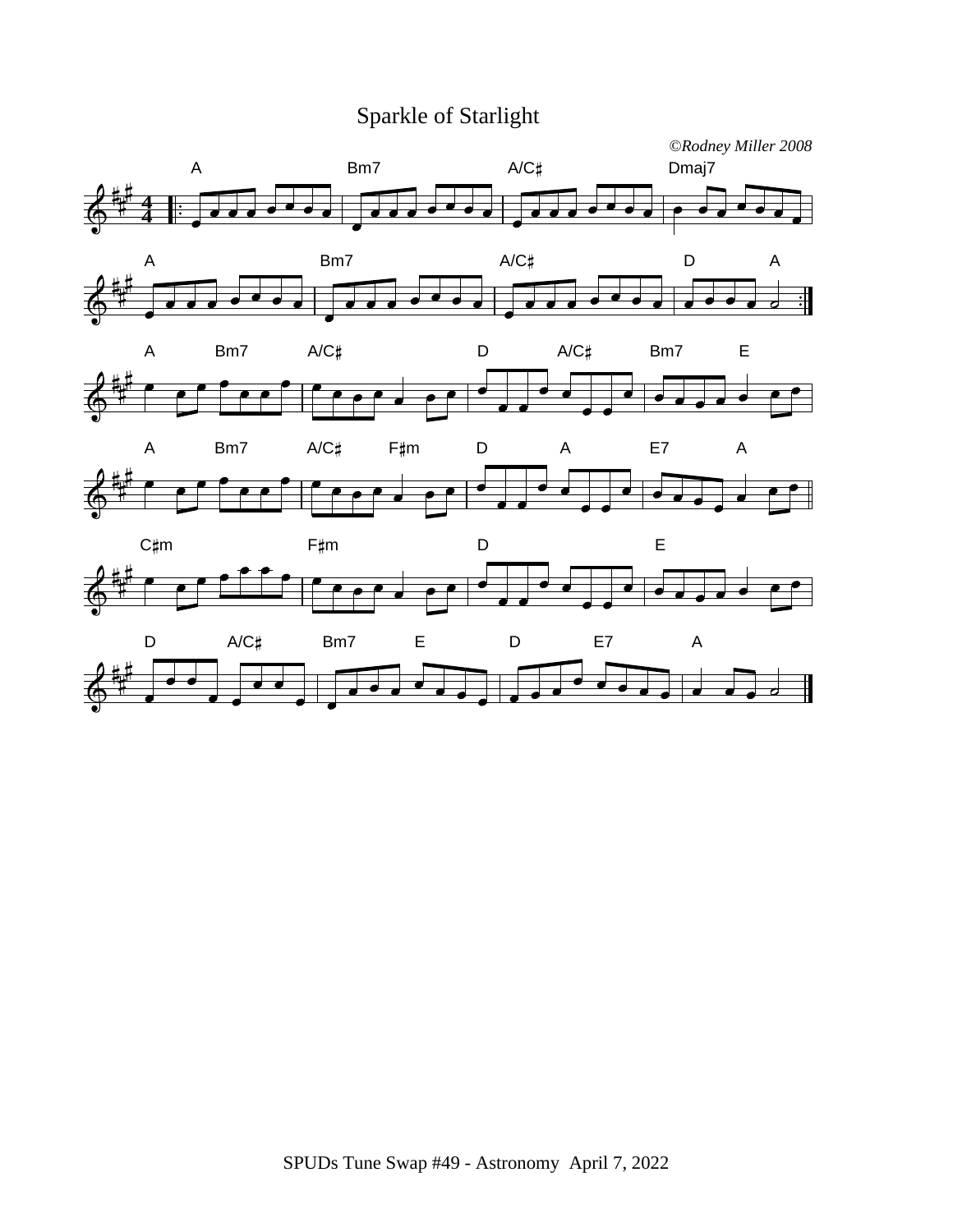

Far From Home

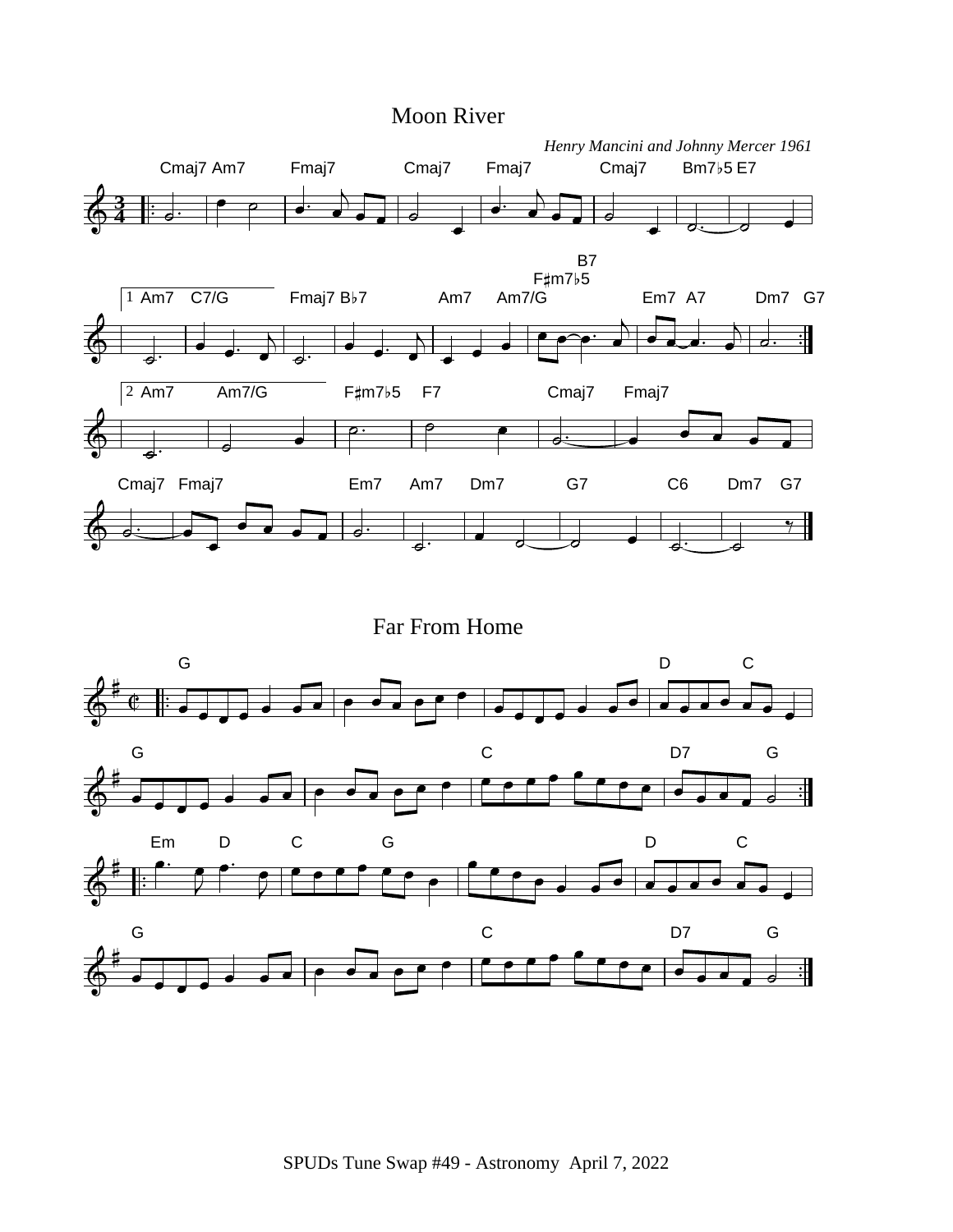# Walking on The Moon

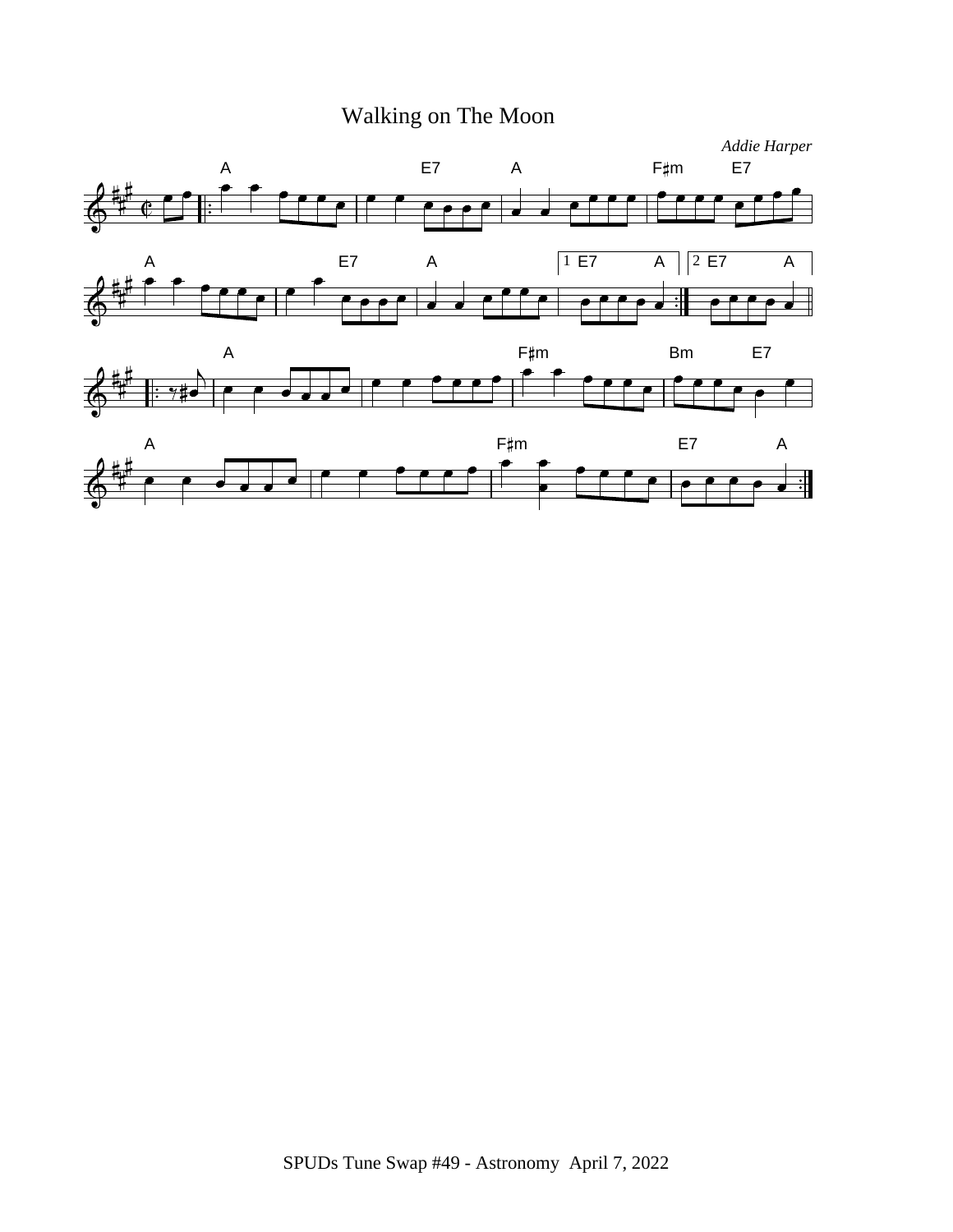# Tiffy and Pluto

*Brenda Stubbert [chords: AW] (Cape Breton Island)*



Pluto's Head 8x32R 2C (RSCDS Bk 51)